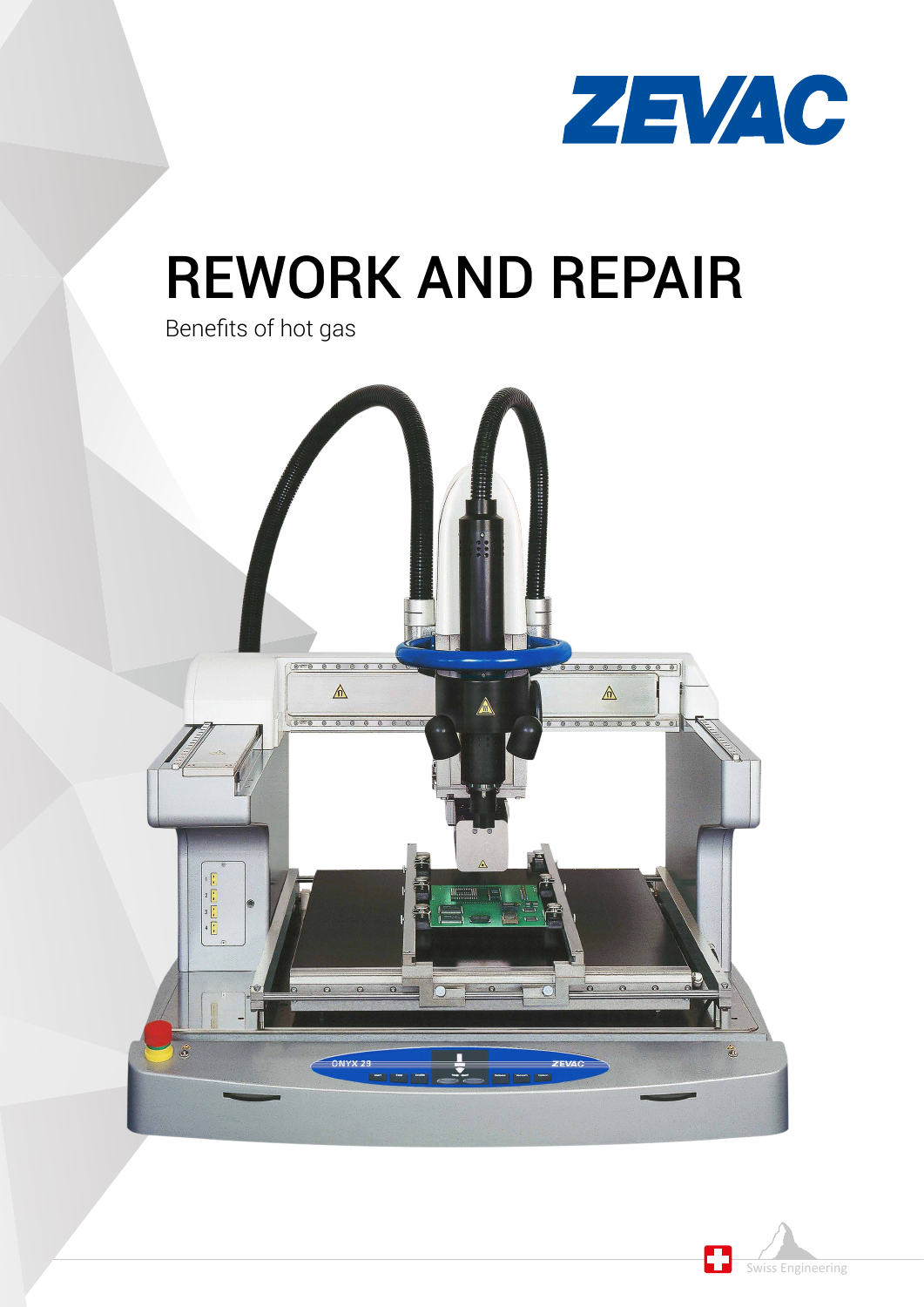# HOT GAS VS. INFRARED REWORK

Confronting rework equipment requirements generally occurs amid changing PCB design another processes.

The standard procedure to day cannot necessarily be used tomorrow.

Generally, the user has little or no actual experience with the rework equipment. Because of these elements, it is no surprise that rework and repair equipment purchases are often executed as a "quick fix" or "good enough solution" for the immediate problem.

The resulting selection can be limited to a few procedures or, in some cases, a one-time usage. Both make the solution a poor investment.

Current rework technology uses two basic energy sources; focused hot-gas and focused infrared (IR) light.

These sources focus energy (heat) through restricted openings or nozzles onto the solder joint. When selecting rework equipment, several factors must be considered, such as keeping the heat away from areas adjacent to the rework site an the SMT die. Other factors include the effect of heat on board warpage; material discoloration; complex designs and SMDs; the type of flux used; and changed in the assembly process.

All these factor require the user to give extra consideration to the type of heating source and method of focusing the energy. Although system are classified as hot–gas or IR, not all system are equal in thermal performance or operation.



Hot gas head ONYX 29

# INFRARED LIGHT

The IR method of work is based on IR production reflow. However, there is a problem: rework is not reflow. Reflow production processes are extensively monitored, are broken into different heating zones and apply heat over the entire assembly. Rework modules are not this sophisticated and do not have to totally heat assembly. There are several types of IR emissions (lamp, diode and laser) and various methods of focusing the energy. IR rework system do not move air to heat the rework site and, therefore, do not have propensity to spread or move the flux into unwanted areas.

These systems are also known for a seemingly faster ramp rate and component removal cycle. However, changes in the assembly process, such as the addition of low solid fluxes or the use of a heat sensitive SMD, may require a change in assembly requirements. Figure 1 illustrates how IR energy (lamp emission) is focused on the PCB. Note that it is dependent on the height, the accuracy of restrictive openings and properly positioned plate. The rework process can be affected by uneven heating. Shadowing and heat transfer through the board material to the pads and to the joints.



Focused IR energy

# HOT GAS

This process heats the solder joints with directed hot gas (convection). Focused gas flow, through an engineered nozzle, can accurately concentrate heat on the solder joints, effecting neither the die nor neighboring components (Figures2). Nozzle can be designed in a variety of layouts and can be made to meet demands of more complex assemblies. Not all hot gas systems are equivalent, and it is important to examine the heating source and gas focus design. These and other key elements should be analyzed when considering either a hot gas or an IR rework station.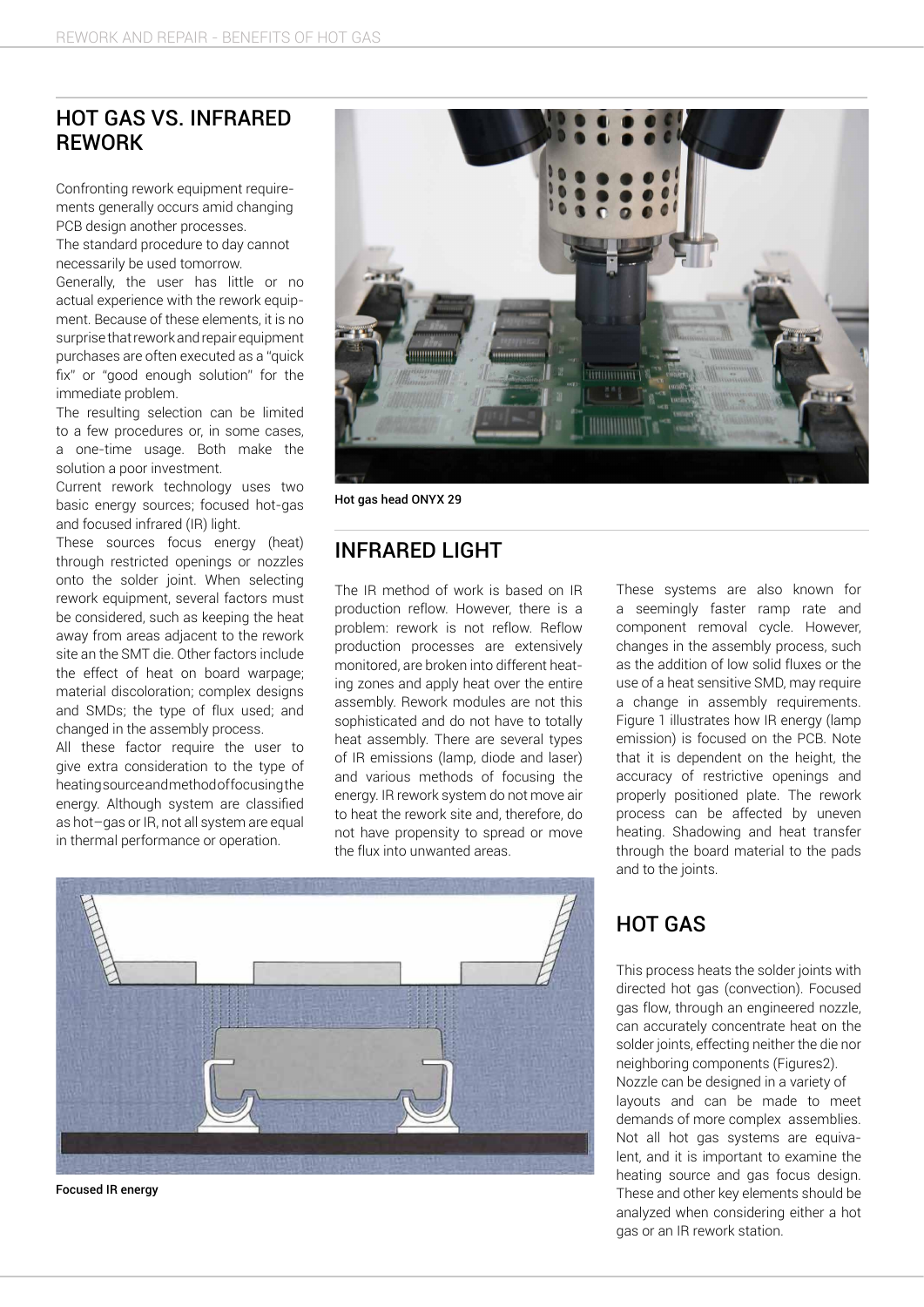

#### HIDDEN SOLDER JOINTS

Some surface-mount devices have either totally hidden leas or unusual shapes that have a tendency to hide the leads. Some examples include surface-mount connectors, ribbon/Kapton cable connections, plastic sockets, TAB, COB and grid arrays.

IR rework conforms to the same principles as visible light. It is difficult, if not impossible , to angle the light to reach the hidden leads. With a properly constructed gas nozzle, it is possible to deflect the gas flow under the component to heat the leads.

#### **TEMPERATURE CONTROL**

To the best of my knowledge, there is no reliable, self regulating temperature device that can control IR energy on rework systems.

The most accepted means of control is to limit the exposure time. For lamp emissions to efficiently reflow solder, the energy source needs to operate at a high power. Regulating the energy source ma decrease the IR wave length and affect the reflow of the joints. Most hot gas system can be set up as closed loop, temperature controlled operations.

These regulate the temperature around 450°C. The typical processing temperature is 275°C+/-5°C.

#### NITROGEN ATMOSPHERE

While the use of nitrogen as the hot gas always been, available on some machines, it is how becoming more commonplace. System that integrate the use of this inert gas can reduce or, in some cases, even eliminate the use of flux. In addition, consumption rates are so insignificant that it may not even affect the current in –house supply system (less than 1.9 scf is a rough approximation for normal intermittent usage). Added benefit is reduced to approximately 10 ppm. The defect rate goes down, and a better quality solder joint results. Nitrogen atmosphere prevent oxidation, reduce discoloration and bridging, shorten process times and lower the required process temperatures.



Focused hot-gas flow

# ENVIRONMENTAL CONSIDERATIONS

Our environmental sensitivity has compelled us to guard against

operator exposure to many elements. Clean, uncontaminated air in the work environment is an absolute necessity for the safety of the operators. Effect solder and flux fumes have on a person's heath is well documented. Both hot-gas an IR systems require an efficient vacuum system to remove these unhealthy fumes. Any specified vacuum system should include a filtration system that will purify the exhaust air.

Suppliers of quartz IR lamps warn against ultraviolet (UV) radiation emitted from lamps an suggest that "suitable protective shields, screening techniques or both" should be used to protect operator from exposure to electromagnetic radiation.

#### **CONCLUSIONS**

Rework is not an exact science. The very concept of it requires consideration of every aspect of the manufacturing process. Care must be taken when selecting rework equipment to ensure that it is not too complicaed or too programmable. Either of these may intimidate the operator and waste valuable resources. Select a provider that is willing to provide the best solution and not just the equipment.

Talk to current users of the equipment you are considering. Find out if they had the chance to change the equipment, what would they change? Would they buy the exact same equipment again? How good is the service from the supplier? Last, but not certainly not least, ask for input from all of the rework operators in your operation. After all, they are the experts.



Fume exhaust